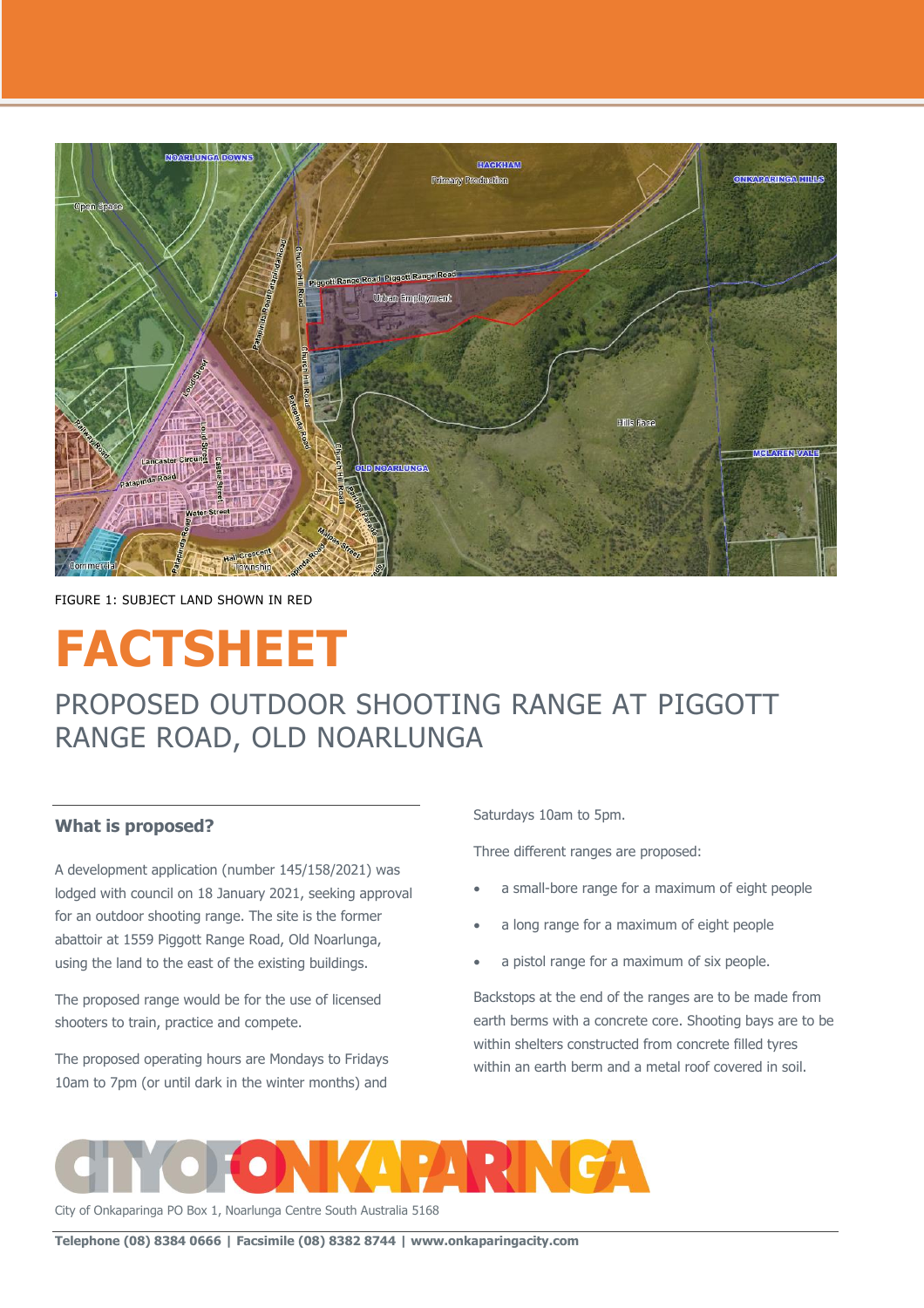An Environmental Noise Assessment from a qualified acoustic engineer has been submitted as part of the proposal.

Written approval in principle has also been provided by the Firearms Branch of SA Police, with a final approval needed following an inspection (should the application be approved by council).

# **What zone is it located in?**

The land is mainly in the Urban Employment Zone (Old Noarlunga Policy Area 19), with a narrow eastern strip of the allotment in the Hills Face Zone, of council's [Development Plan.](https://www.dpti.sa.gov.au/__data/assets/pdf_file/0008/172547/Onkaparinga_Council_Development_Plan.pdf)

Figure 1 on the previous page shows the land as bounded in red, with the Urban Employment Zone in blue and the Hill Face Zone in green.

The applicant has advised that all elements of the proposal will be confined to the Urban Employment Zone only, with further information requested from the applicant to confirm this.

The key Development Plan policies against which this proposal will be assessed are on pages 438-44 for the Urban Employment Zone and pages 456-457 for the Old Noarlunga Policy Area 19. Other council-wide policies in the Development Plan will also be considered.

The Urban Employment Zone envisages a range of industrial, commercial, tourist and/or community uses to encourage investment towards total site redevelopment and rehabilitation of this former abattoir site.

#### **What is the assessment process?**

Development applications must be assessed against the relevant policies and provisions of the Onkaparinga Council [Development Plan.](https://www.onkaparingacity.com/Planning-and-development/Councils-Development-Plan) There are General Section provisions to guide issues such as the interface between land uses, including noise impacts, and hazards such as contamination.

A shooting range is not listed as either a 'complying' or 'non-complying' form of development in the Urban Employment Zone. The proposal therefore defaults to what is known as a 'merit' assessment.

The application is also required to be undertaken in accordance with the processes prescribed by the [Development Act 1993](https://www.legislation.sa.gov.au/LZ/C/A/DEVELOPMENT%20ACT%201993.aspx) and Development Regulations [2008](https://www.legislation.sa.gov.au/LZ/C/R/Development%20Regulations%202008.aspx). It was lodged prior to the [state planning system](https://plan.sa.gov.au/home) changes that took effect on 19 March 2021 (with the Planning and Design Code under the Planning, Development and Infrastructure Act 2016.

Council staff have requested further information from the applicant, including details about management of the site and confirmation of the siting of elements of the proposal in relation to boundaries.

As the proposed shooting range is within 3.0 kilometres of a dwelling, the application is required to be referred to the Environment Protection Authority (EPA) (Schedule 22(8)(6) of the Development Regulations). The EPA can request further information from the applicant and direct the council to either refuse the application or impose conditions on any approval.

If council approves the application, the EPA will also issue a licence under the *[Environment Protection Act 1993.](https://www.legislation.sa.gov.au/LZ/C/A/ENVIRONMENT%20PROTECTION%20ACT%201993.aspx)* 

Limited public notification will also be undertaken (explained further below).

A decision will be made upon:

- receipt of advice/direction from the EPA
- consideration of any valid representations received during the notification process
- consideration of the applicant's response to any valid representations
- assessment against the relevant policies and provisions of council's Development Plan (explained further below).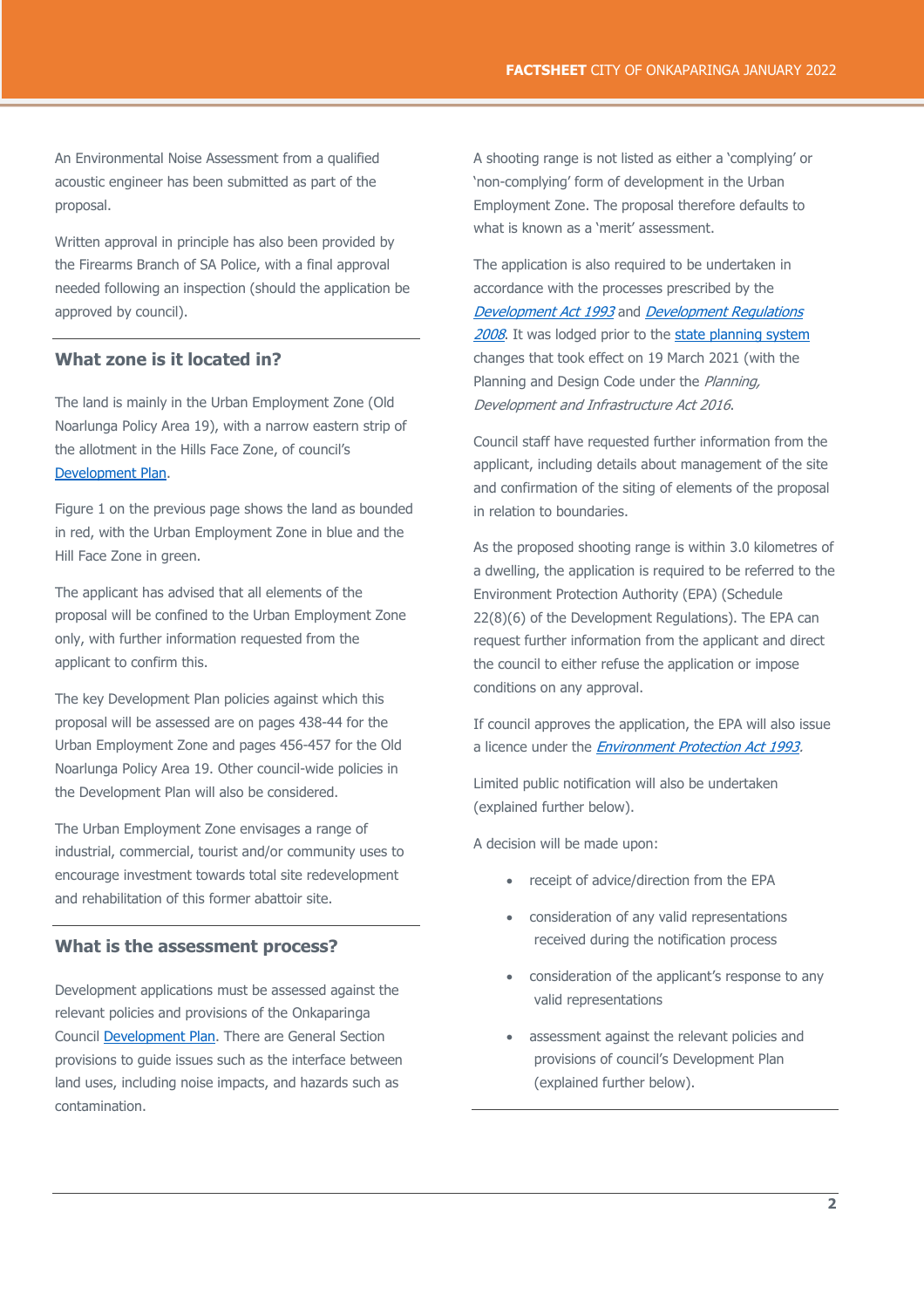# **Can I have a say?**

Public notification is required to be undertaken for the application, but it is restricted to only those landowners/occupiers adjacent the property, defined as being land abutting and across a road or reserve within 60 metres.

This is known as a category 2 form of notification.

We are required to do this because the application is subject to a referral to the EPA.

We will send letters to the landowners and occupiers of the properties identified with green dots, as shown in Figure 2, advising them of the proposal and the opportunity for representations to be lodged during the public notification period (10 working days only).



FIGURE 2: GREEN DOTS IDENTIFYING THE PROPERTIES TO BE NOTIFIED AS PART OF THE CATEGORY 2 PUBLIC NOTIFICATION PROCESS

The development legislation specifically prevents councils from consulting beyond these properties.

One of the landowners to be consulted is the Minister for Environment and Water, being the owner of the [Onkaparinga River National Park.](https://www.parks.sa.gov.au/parks/onkaparinga-river-national-park) We have also informally advised the [Department for Environment and Water](https://www.environment.sa.gov.au/Home) of the application.

Only those directly notified by council as part of this process can lodge representations that are legally valid and therefore able to be considered by council as part of the assessment.

Should we receive any valid representations during the public notification period, those people may request to be heard by the **Council Assessment Panel**. The applicant will also be afforded the same opportunity.

Category 2 representors do not have any appeal rights against the merits of a decision of council to approve an application.

The applicant has the right of appeal against a decision of council to refuse an application or a condition imposed upon an approval.

Section 86(1)(f) of the Development Act allows a person who can demonstrate an interest in the application, by virtue of being an owner or occupier of an adjacent piece of land, to apply to the **Environment**, Resources and [Development Court](http://www.courts.sa.gov.au/OurCourts/ERDCourt/Pages/default.aspx) for a review of council's description of the proposal and/or categorisation of the proposal for public notification purposes.

### **Are there any other issues?**

A portion of Piggott Range Road along the northern boundary of the proposed site is a closed road. Advice will be sought from council's Property Transactions team on what impacts this may have upon the proposal, if any, and how this may be addressed.

Piggott Range Road also forms part of the Tom [Roberts](http://www.southaustraliantrails.com/trails/tom-roberts-horse-trail/)  [Horse Trail.](http://www.southaustraliantrails.com/trails/tom-roberts-horse-trail/) We will undertake further investigations to understand what impacts the proposal may have upon this trail, if any, and how this may be addressed.

# **Who makes the decision and when?**

The decision for this development application will be made by the Council Assessment Panel (CAP).

This may be because we either:

• receive a representation that requests to be heard by the Panel

or, in the event no representations are received, it is